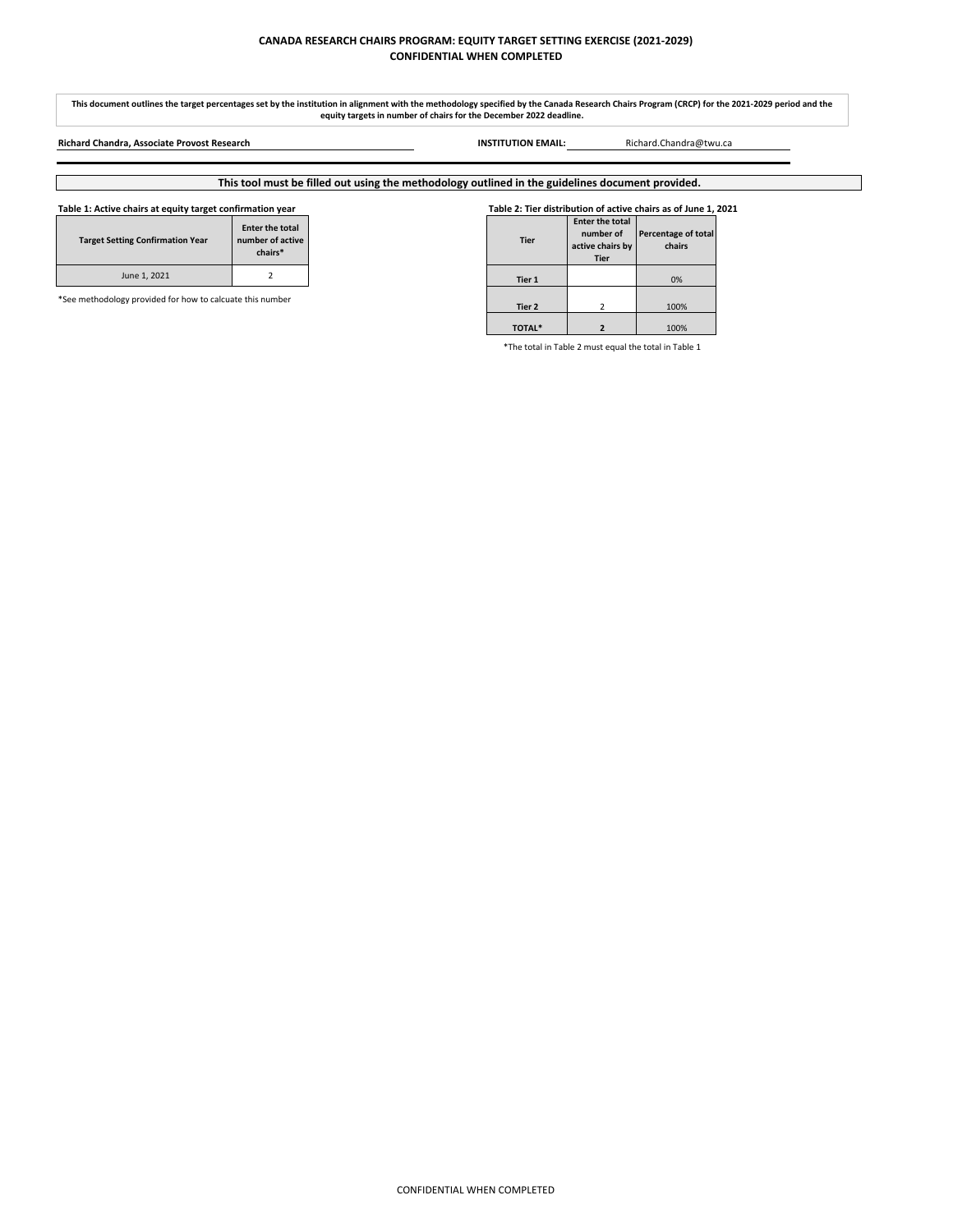# **CANADA RESEARCH CHAIRS PROGRAM: EQUITY TARGET SETTING EXERCISE (2021‐2029) CONFIDENTIAL WHEN COMPLETED**

| m the four designated groups within active chairs as of June 1, 2021<br>Table 3: Current<br>of individuale f |  |  |  |  |  |  |  |
|--------------------------------------------------------------------------------------------------------------|--|--|--|--|--|--|--|

| Table 3. Current representation of individuals from the four designated groups within active chairs as of June 1, 2021                                                                                              |                           |            |                                  |            |                              |            |                      |            |  |
|---------------------------------------------------------------------------------------------------------------------------------------------------------------------------------------------------------------------|---------------------------|------------|----------------------------------|------------|------------------------------|------------|----------------------|------------|--|
|                                                                                                                                                                                                                     | <b>Indigenous Peoples</b> |            | <b>Persons with disabilities</b> |            | <b>Racialized minorities</b> |            | Women                |            |  |
|                                                                                                                                                                                                                     | <b>Active Chairs</b>      | Percentage | <b>Active Chairs</b>             | Percentage | <b>Active Chairs</b>         | Percentage | <b>Active Chairs</b> | Percentage |  |
| Representation as of June 1, 2021                                                                                                                                                                                   | witheld                   | #VALUE!    | witheld                          | #VALUE!    | Witheld                      | #VALUE!    | Witheld              | #VALUE!    |  |
| Total number of Tier 1                                                                                                                                                                                              |                           | #VALUE!    |                                  | #VALUE!    |                              | #VALUE!    |                      | #VALUE!    |  |
| Total number of Tier 2                                                                                                                                                                                              |                           | #VALUE!    |                                  | #VALUE!    |                              | #VALUE!    |                      | #VALUE!    |  |
| Enter the data provided by the program Table 3 is for planning and public accountability reporting purposes only (it does not populate any of the other tables in the tool). Note: If there is no representation in |                           |            |                                  |            |                              |            |                      |            |  |

and public accountability reporting purposes only (it does not populate any of the other tables in the tool). Note: If there is no represe a designated group, an error message may appear.

### **Table 4: Equity target percentages and equity targets in number of chairs for the December 2022 deadline**

| <b>EQUITY TARGET DEADLINES</b>         | <b>Indigenous Peoples</b> |                                                   | <b>Persons with disabilities</b> |                         | <b>Racialized minorities</b> |                         | Women                  |                         |
|----------------------------------------|---------------------------|---------------------------------------------------|----------------------------------|-------------------------|------------------------------|-------------------------|------------------------|-------------------------|
|                                        | <b>ENTER target %s</b>    |                                                   | <b>ENTER target %s</b>           |                         | <b>ENTER target %s</b>       |                         | <b>ENTER target %s</b> |                         |
|                                        | from ranges               | <b>Equity Target in total</b><br>number of chairs | from ranges                      | <b>Equity Target in</b> | from ranges                  | <b>Equity Target in</b> | from ranges            | <b>Equity Target in</b> |
|                                        | provided in Tab 2         |                                                   | provided in Tab 2                | total number of         | provided in Tab              | total number of         | provided in Tab 2      | total number of         |
|                                        | here to set               |                                                   | here to set                      | chairs                  | 2 here to set                | chairs                  | here to set            | chairs                  |
|                                        | targets*                  |                                                   | targets*                         |                         | targets*                     |                         | targets*               |                         |
| <b>DECEMBER 2022 Equity Targets</b>    |                           | N/A                                               |                                  | N/A                     |                              | N/A                     | 36.00%                 |                         |
| <b>DECEMBER 2025 Projected Targets</b> |                           | N/A                                               |                                  | N/A                     |                              | N/A                     | 41.00%                 |                         |
| <b>DECEMBER 2027 Projected Targets</b> |                           | N/A                                               |                                  | N/A                     |                              | N/A                     | 46.00%                 |                         |
| **DECEMBER 2029 Projected Targets      | <b>4 9%</b>               | $N/\Delta$                                        | 7.5%                             | $N/\Delta$              | 22.0%                        | $N/\Delta$              | 50.9%                  |                         |

\*DECEMBER 2029 Projected Targets | 4.9% | N/A | 7.5% | N/A | 22.0% | N/A | 50.9% | 1<br>\*The target percentages indicated in this table cannot be changed during the 2021-2029 period after the plan is submitted to the program. have a target for that designated group - see the methodology for details. NOTE: If an error appears when entering the percentages, select CANCEL (not RETRY) in the POP-UP window and then return and **input the percentage again.**

#### **Tables 5, 6 and 7 are mandatory for Institutions with 40 or more chairs allocated only**

### **Table 5: Equity targets by Tier 1 and Tier 2 in percentages**

| <b>DEADLINE YEAR</b>                    | <b>Indigenous Peoples</b> |          | <b>Persons with Disabilities</b> |                 | <b>Racialized Minorities</b> |          | Women           |          |
|-----------------------------------------|---------------------------|----------|----------------------------------|-----------------|------------------------------|----------|-----------------|----------|
|                                         | Tier 1 %                  | Tier 2 % | Tier 1 %                         | <b>Tier 2 %</b> | <b>Tier 1 %</b>              | Tier 2 % | <b>Tier 1 %</b> | Tier 2 % |
| DECEMBER 2022 Equity Targets by Tier    |                           |          |                                  |                 |                              |          |                 |          |
| DECEMBER 2025 Projected Targets by Tier |                           |          |                                  |                 |                              |          |                 |          |
| DECEMBER 2027 Projected Targets by Tier |                           |          |                                  |                 |                              |          |                 |          |
| DECEMBER 2029 Projected Targets by Tier | 4.9%                      | 4.9%     | 7.5%                             | 7.5%            | 22.0%                        | 22.0%    | 50.9%           | 50.9%    |

Table 5 is automatically populated by the target percentages set by your institution in Table 4.

#### **Table 6: Equity targets by Tier 1 and Tier 2 in number of chairs**

| <b>DEADLINE YEAR</b>                                                                                                                                            |         | <b>Indigenous Peoples</b> |         | <b>Persons with disabilities</b> |         | <b>Racialized minorities</b> |         | Women   |  |
|-----------------------------------------------------------------------------------------------------------------------------------------------------------------|---------|---------------------------|---------|----------------------------------|---------|------------------------------|---------|---------|--|
|                                                                                                                                                                 | Tier 1# | Tier 2#                   | Tier 1# | Tier 2#                          | Tier 1# | Tier 2#                      | Tier 1# | Tier 2# |  |
| <b>DECEMBER 2022 Equity Targets</b>                                                                                                                             | #VALUE! | #VALUE!                   | #VALUE! | #VALUE!                          | #VALUE! | #VALUE!                      | #VALUE! | #VALUE! |  |
| <b>DECEMBER 2025 Projected Targets</b>                                                                                                                          | #VALUE! | #VALUE!                   | #VALUE! | #VALUE!                          | #VALUE! | #VALUE!                      | #VALUE! | #VALUE! |  |
| <b>DECEMBER 2027 Projected Targets</b>                                                                                                                          | #VALUE! | #VALUE!                   | #VALUE! | #VALUE!                          | #VALUE! | #VALUE!                      | #VALUE! | #VALUE! |  |
| <b>DECEMBER 2029 Projected Targets</b>                                                                                                                          | 0.0     | 0.1                       | 0.0     | 0.2                              | 0.0     | 0.5                          | 0.0     |         |  |
| Table 6 is automatically populated and reflects the number of chairs by Tier using the percentages in Table 5 in decimals. See Table 7 below for the next step. |         |                           |         |                                  |         |                              |         |         |  |

### Table 7: Equity Targets by Tier 1 and Tier 2 in total number of chairs for the December 2022 deadline and projected targets for future deadlines

| <b>DEADLINE YEAR</b>                   | <b>Indigenous Peoples</b> |         | <b>Persons with disabilities</b> |         | <b>Racialized minorities</b> |         | Women   |         |
|----------------------------------------|---------------------------|---------|----------------------------------|---------|------------------------------|---------|---------|---------|
|                                        | Tier 1#                   | Tier 2# | Tier 1#                          | Tier 2# | Tier 1#                      | Tier 2# | Tier 1# | Tier 2# |
| <b>DECEMBER 2022 Equity Targets</b>    |                           |         |                                  |         |                              |         |         |         |
| <b>DECEMBER 2025 Projected Targets</b> |                           |         |                                  |         |                              |         |         |         |
| <b>DECEMBER 2027 Projected Targets</b> |                           |         |                                  |         |                              |         |         |         |
| <b>DECEMBER 2029 Projected Targets</b> |                           |         |                                  |         |                              |         |         |         |

Using the numbers provided in Table 6, round the target numbers to the nearest whole number (no decimals) for Tier 1s. The tool will automatically calculate the corresponding Tier 2 targets. The tool will ensure that the The Tier 1 and Tier 2 targets equal the total equity targets in Table 4. Enter '0 'if there is no target set for Tier 1s (i.e. cells must not be left blank). If a negative number appears in the table (e.g., 2), revise the number entered in the Tier 1 column (a negative number means that the number entered in the Tier 1 cell is too high). In some cases the two numbers shown for Tier 1 and Tier 2 in Table 6 may add up to a higher number than the total targets per group in Table 4, due to rounding constraints (this is resolved by rounding the numbers in Table 7).